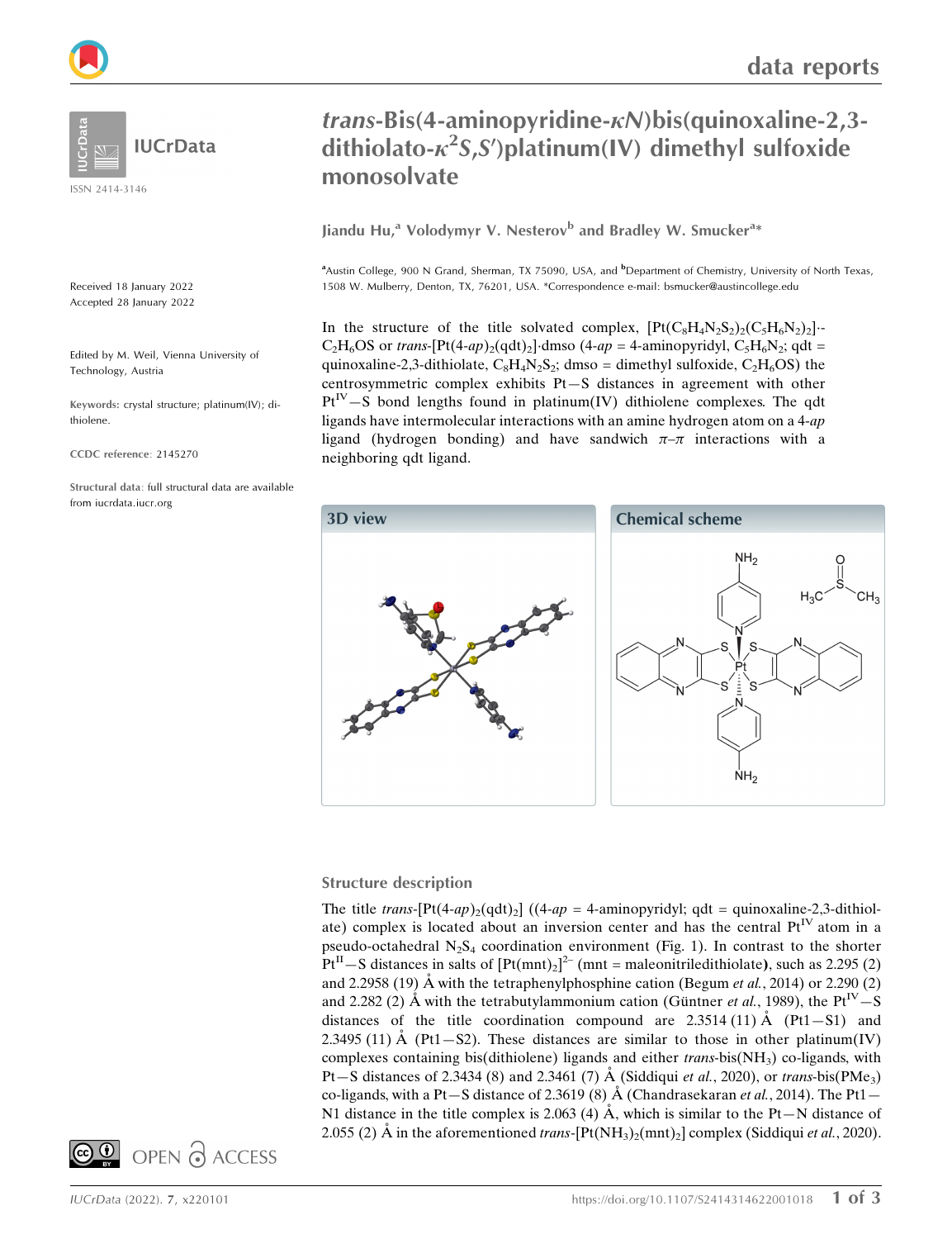Table 1 Hydrogen-bond geometry  $(\AA, \degree)$ .

| $D$ -H $\cdots$ A                    | $D-H$ | $H\cdots A$ | $D \cdot \cdot \cdot A$ | $D-H\cdots A$ |
|--------------------------------------|-------|-------------|-------------------------|---------------|
| $N4 - H4A \cdots N3^i$               | 0.87  | 2.30        | 3.085(7)                | 151           |
| $N4 - H4B \cdot \cdot \cdot O1^{ii}$ | 0.87  | 2.28        | 3.045(11)               | 148           |

Symmetry codes: (i)  $x, y + 1, z$ ; (ii)  $x - 1, y, z$ .

The chelating qdt ligands of this platinum(IV) complex are slightly canted relative to the platinum-sulfur atoms, with a 15.59 (11) $^{\circ}$  angle between the plane of all the non-H atoms of the qdt ligand versus the plane containing Pt, S1, S2, S1 ( $1 - x$ ,  $1 - y, -z$ ) and S2 ( $1 - x, 1 - y, -z$ ). This tilt enables sandwich packing between intermolecular qdt ligands with a distance between centroids of the two qdt rings of  $3.610 \text{ Å}$  (Fig. 2), within the range of  $\pi-\pi$  interactions (Sinnokrot *et al.*, 2002). The basicity of the nitrogen atom on the coordinating qdt ligand (Cummings & Eisenberg, 1995b) makes it suitable for hydrogen bonding. This is observed between the amine hydrogen H4A and the N3  $(x, y + 1, z)$  atom on a neighboring qdt ligand, with a distance of 2.23  $\AA$  (Table 1, Fig. 2). N-H...O hydrogen bonding is observed between the complex and the O atom of the dmso solvent molecule.

#### Synthesis and crystallization

An orange solution of the anionic qdt ligand was prepared by combining 9.3 mg of 2,3-quinoxalinedithiol (Cummings & Eisenberg, 1995a) and 7.7 mg of NaHCO<sub>3</sub> with 25 ml of water and heating at 333 K for 5 h. Upon cooling to room temperature, the orange solution was added, via cannula, to a Schlenk flask containing 34.3 mg of  $[Pt(4-ap)_4](BF_4)_2$ , prepared in a similar manner to  $[Pt(pyz)_4](BF_4)_2$  (Derry et al.,



#### Figure 1

The molecular structure of the title complex drawn with displacement ellipsoids at the 50% probability level. Non-labeled atoms are generated by symmetry operation  $-x + 1$ ,  $-y + 1$ ,  $-z$ . The disordered dmso solvate molecule is shown with only one orientation.

| Experimental details.                                                       |                                                     |
|-----------------------------------------------------------------------------|-----------------------------------------------------|
| Crystal data                                                                |                                                     |
| Chemical formula                                                            | $[Pt(C_8H_4N_2S_2)_2(C_5H_6N_2)_2]$ .<br>$C_2H_6OS$ |
| $M_{r}$                                                                     | 845.96                                              |
| Crystal system, space group                                                 | Triclinic, P1                                       |
| Temperature $(K)$                                                           | 200                                                 |
| a, b, c (A)                                                                 | 7.74108(18), 9.8690(2),<br>10.47021 (18)            |
| $\alpha$ , $\beta$ , $\gamma$ (°)                                           | 99.6963 (16), 102.9798 (17),<br>100.9394 (19)       |
| $V(\AA^3)$                                                                  | 746.43 (3)                                          |
| Z                                                                           | 1                                                   |
| <b>Radiation type</b>                                                       | $Cu$ K $\alpha$                                     |
| $\mu$ (mm <sup>-1</sup> )                                                   | 12.39                                               |
| Crystal size (mm)                                                           | $0.03 \times 0.02 \times 0.01$                      |
| Data collection                                                             |                                                     |
| Diffractometer                                                              | XtaLAB Synergy, Dualflex, HyPix                     |
| Absorption correction                                                       | Multi-scan (CrysAlis PRO; Rigaku<br>OD, 2019)       |
| $T_{\min}, T_{\max}$                                                        | 0.671, 1.000                                        |
| No. of measured, independent and<br>observed $[I > 2\sigma(I)]$ reflections | 15557, 3130, 3097                                   |
| $R_{\text{int}}$                                                            | 0.046                                               |
| $(\sin \theta/\lambda)_{\text{max}} (\AA^{-1})$                             | 0.634                                               |
| Refinement                                                                  |                                                     |
| $R[F^2 > 2\sigma(F^2)], wR(F^2), S$                                         | 0.033, 0.083, 1.11                                  |
| No. of reflections                                                          | 3130                                                |
| No. of parameters                                                           | 218                                                 |
| H-atom treatment                                                            | H-atom parameters constrained                       |
| $\Delta\rho_{\text{max}}$ , $\Delta\rho_{\text{min}}$ (e Å <sup>-3</sup> )  | $1.33, -1.21$                                       |

Computer programs: CrysAlis PRO (Rigaku OD, 2019), SHELXL (Sheldrick, 2015), OLEX2 (Dolomanov et al., 2009) Mercury (Macrae et al., 2020), and OLEX2 (Dolomanov et al., 2009).

2008), and 7.9 mg of NaHCO<sub>3</sub>. The solution was stirred for 7 d with the exclusion of light. The resulting orange–brown solid was collected *via* vacuum filtration in air and washed with  $3 \times$ 10 ml of water and 15 ml of diethyl ether to give 7.4 mg (28% for  $[Pt(4-ap)_2(qdt)]$ ). Oxidation of platinum(II) to platinum(IV) likely occurred upon prolonged air exposure of the



#### Figure 2

Table 2

The packing of the complexes showing the hydrogen bonding between the H4A amine hydrogen atom and the N3  $(x, y + 1, z)$  atom on a neighboring qdt ligand as well as the sandwich orientation between adjacent qdt ligands and the distance  $(A)$  between centroids of two qdt rings. Displacement ellipsoids are drawn at the 50% probability level; the dmso solvate is omitted for clarity.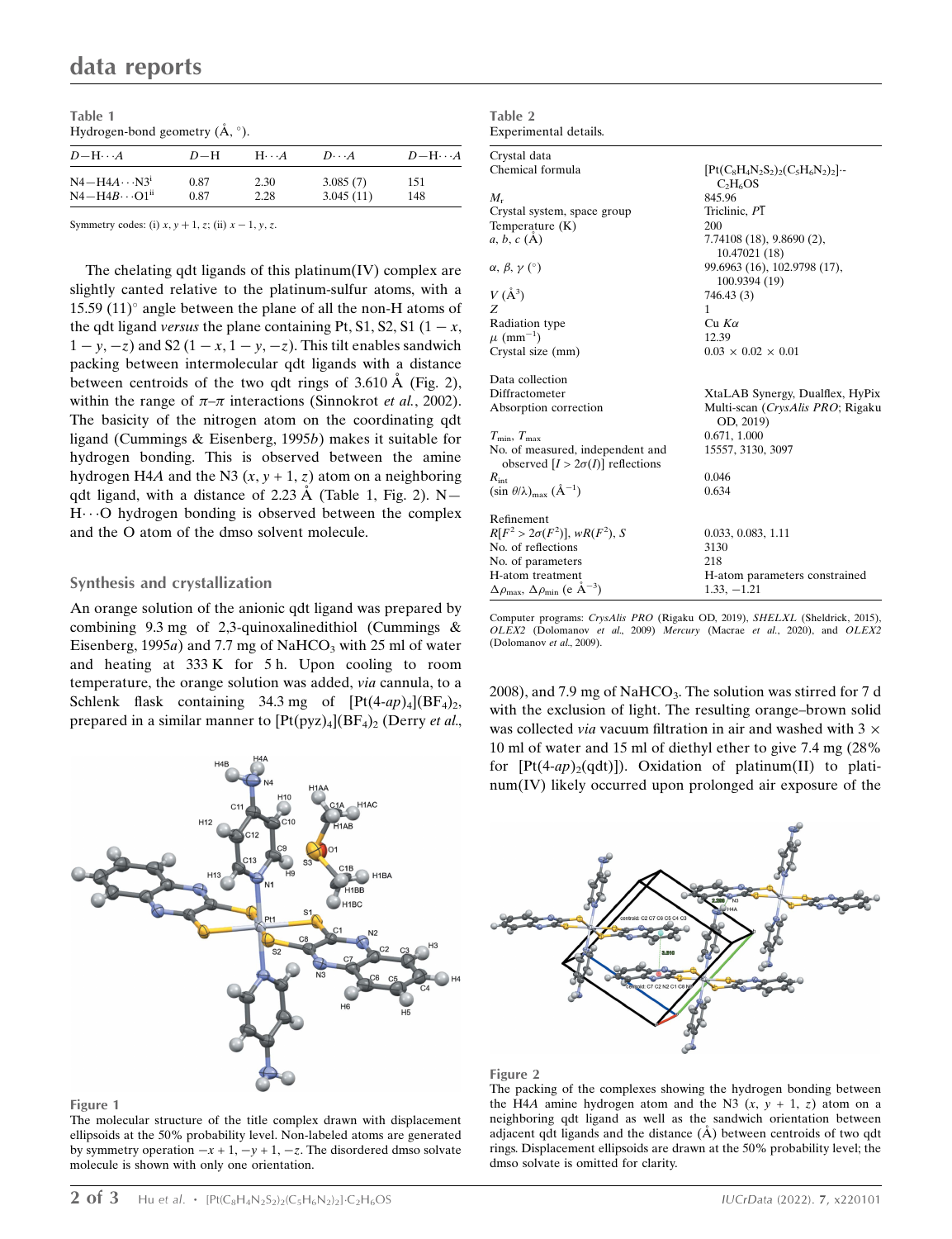compound in solution (Geiger et al., 2001; Siddiqui et al., 2020).

Light-yellow crystals of the title compound were grown by slow diffusion of water into a dmso solution of the platinum complex.

#### Refinement

Crystal data, data collection and structure refinement details are summarized in Table 2. The dmso solvent molecule is disordered about an inversion center and shows half occupancy.

#### Funding information

Funding for this research was provided by: National Science Foundation (grant No. 1726652 to UNT); Welch Foundation (grant No. AD-0007 to Austin College).

#### References

[Begum, A., Tripathi, K. M. & Sarkar, S. \(2014\).](http://scripts.iucr.org/cgi-bin/cr.cgi?rm=pdfbb&cnor=wm4160&bbid=BB1) Chem. Eur. J. 20, [16657–16661.](http://scripts.iucr.org/cgi-bin/cr.cgi?rm=pdfbb&cnor=wm4160&bbid=BB1)

- [Chandrasekaran, P., Greene, A. F., Lillich, K., Capone, S., Mague,](http://scripts.iucr.org/cgi-bin/cr.cgi?rm=pdfbb&cnor=wm4160&bbid=BB2) [J. T., DeBeer, S. & Donahue, J. P. \(2014\).](http://scripts.iucr.org/cgi-bin/cr.cgi?rm=pdfbb&cnor=wm4160&bbid=BB2) Inorg. Chem. 53, 9192– [9205.](http://scripts.iucr.org/cgi-bin/cr.cgi?rm=pdfbb&cnor=wm4160&bbid=BB2)
- [Cummings, S. D. & Eisenberg, R. \(1995](http://scripts.iucr.org/cgi-bin/cr.cgi?rm=pdfbb&cnor=wm4160&bbid=BB3)a). Inorg. Chem. 34, 2007– [2014.](http://scripts.iucr.org/cgi-bin/cr.cgi?rm=pdfbb&cnor=wm4160&bbid=BB3)
- [Cummings, S. D. & Eisenberg, R. \(1995](http://scripts.iucr.org/cgi-bin/cr.cgi?rm=pdfbb&cnor=wm4160&bbid=BB4)b). Inorg. Chem. 34, 3396– [3403.](http://scripts.iucr.org/cgi-bin/cr.cgi?rm=pdfbb&cnor=wm4160&bbid=BB4)
- [Derry, P. J., Wang, X. & Smucker, B. W. \(2008\).](http://scripts.iucr.org/cgi-bin/cr.cgi?rm=pdfbb&cnor=wm4160&bbid=BB5) Acta Cryst. E64, [m1449.](http://scripts.iucr.org/cgi-bin/cr.cgi?rm=pdfbb&cnor=wm4160&bbid=BB5)
- [Dolomanov, O. V., Bourhis, L. J., Gildea, R. J., Howard, J. A. K. &](http://scripts.iucr.org/cgi-bin/cr.cgi?rm=pdfbb&cnor=wm4160&bbid=BB6) [Puschmann, H. \(2009\).](http://scripts.iucr.org/cgi-bin/cr.cgi?rm=pdfbb&cnor=wm4160&bbid=BB6) J. Appl. Cryst. 42, 339–341.
- Geiger, W. E., Barrière, F., LeSuer, R. J. & Trupia, S. (2001). Inorg. Chem. 40[, 2472–2473.](http://scripts.iucr.org/cgi-bin/cr.cgi?rm=pdfbb&cnor=wm4160&bbid=BB7)
- Güntner, W., Gliemann, G., Klement, U. & Zabel, M. (1989). Inorg. [Chim. Acta](http://scripts.iucr.org/cgi-bin/cr.cgi?rm=pdfbb&cnor=wm4160&bbid=BB8), 165, 51–56.
- [Macrae, C. F., Sovago, I., Cottrell, S. J., Galek, P. T. A., McCabe, P.,](http://scripts.iucr.org/cgi-bin/cr.cgi?rm=pdfbb&cnor=wm4160&bbid=BB9) [Pidcock, E., Platings, M., Shields, G. P., Stevens, J. S., Towler, M. &](http://scripts.iucr.org/cgi-bin/cr.cgi?rm=pdfbb&cnor=wm4160&bbid=BB9) [Wood, P. A. \(2020\).](http://scripts.iucr.org/cgi-bin/cr.cgi?rm=pdfbb&cnor=wm4160&bbid=BB9) J. Appl. Cryst. 53, 226–235.
- Rigaku OD (2019). CrysAlis PRO[. Rigaku Oxford Diffraction,](http://scripts.iucr.org/cgi-bin/cr.cgi?rm=pdfbb&cnor=wm4160&bbid=BB10) [Rigaku Corporation, Yarnton, England.](http://scripts.iucr.org/cgi-bin/cr.cgi?rm=pdfbb&cnor=wm4160&bbid=BB10)
- [Sheldrick, G. M. \(2015\).](http://scripts.iucr.org/cgi-bin/cr.cgi?rm=pdfbb&cnor=wm4160&bbid=BB11) Acta Cryst. C71, 3–8.
- [Siddiqui, M. J., Nesterov, V. V., Steidle, M. T. & Smucker, B. W.](http://scripts.iucr.org/cgi-bin/cr.cgi?rm=pdfbb&cnor=wm4160&bbid=BB12) (2020). [IUCrData](http://scripts.iucr.org/cgi-bin/cr.cgi?rm=pdfbb&cnor=wm4160&bbid=BB12), 5, x200980.
- [Sinnokrot, M. O., Valeev, E. F. & Sherrill, C. D. \(2002\).](http://scripts.iucr.org/cgi-bin/cr.cgi?rm=pdfbb&cnor=wm4160&bbid=BB13) J. Am. Chem. Soc. 124[, 10887–10893.](http://scripts.iucr.org/cgi-bin/cr.cgi?rm=pdfbb&cnor=wm4160&bbid=BB13)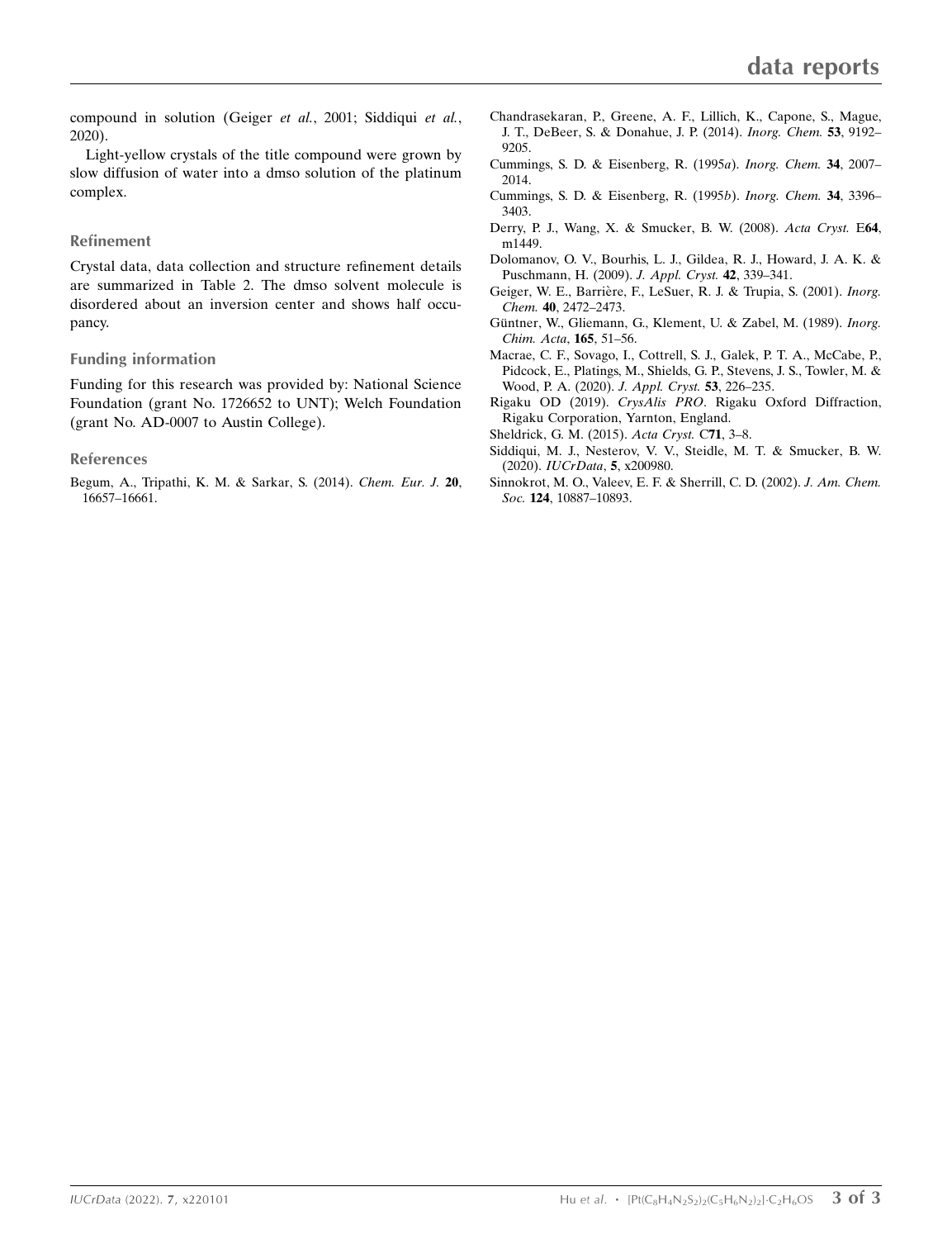# **full crystallographic data**

## *IUCrData* (2022). **7**, x220101 [https://doi.org/10.1107/S2414314622001018]

# *trans***-Bis(4-aminopyridine-***κN***)bis(quinoxaline-2,3-dithiolato-***κ***<sup>2</sup>** *S***,***S***′)platinum(IV) dimethyl sulfoxide monosolvate**

## **Jiandu Hu, Volodymyr V. Nesterov and Bradley W. Smucker**

*trans***-Bis(4-aminopyridine-***κN***)bis(quinoxaline-2,3-dithiolato-***κ***<sup>2</sup>** *S***,***S***′)platinum(IV) dimethyl sulfoxide monosolvate** 

## *Crystal data*

| $[Pt(C_8H_4N_2S_2)_2(C_5H_6N_2)_2]$ ·C <sub>2</sub> H <sub>6</sub> OS |
|-----------------------------------------------------------------------|
| $M_r = 845.96$                                                        |
| Triclinic, P1                                                         |
| $a = 7.74108(18)$ Å                                                   |
| $b = 9.8690(2)$ Å                                                     |
| $c = 10.47021$ (18) Å                                                 |
| $\alpha$ = 99.6963 (16)°                                              |
| $\beta$ = 102.9798 (17) <sup>o</sup>                                  |
| $\gamma = 100.9394(19)$ °                                             |
| $V = 746.43$ (3) Å <sup>3</sup>                                       |

## *Data collection*

XtaLAB Synergy, Dualflex, HyPix diffractometer Radiation source: micro-focus sealed X-ray tube, PhotonJet (Cu) X-ray Source Mirror monochromator Detector resolution: 10.0000 pixels mm-1 *ω* scans Absorption correction: multi-scan (CrysAlisPro; Rigaku OD, 2019)

## *Refinement*

Refinement on *F*<sup>2</sup> Least-squares matrix: full  $R[F^2 > 2\sigma(F^2)] = 0.033$  $wR(F^2) = 0.083$  $S = 1.11$ 3130 reflections 218 parameters 0 restraints Hydrogen site location: mixed H-atom parameters constrained *Z* = 1  $F(000) = 416$  $D_x = 1.882$  Mg m<sup>-3</sup> Cu *Kα* radiation, *λ* = 1.54184 Å Cell parameters from 10134 reflections  $\theta$  = 4.7–77.2°  $\mu = 12.39$  mm<sup>-1</sup>  $T = 200 \text{ K}$ Plate, clear light yellow  $0.03 \times 0.02 \times 0.01$  mm

 $T_{\text{min}} = 0.671$ ,  $T_{\text{max}} = 1.000$ 15557 measured reflections 3130 independent reflections 3097 reflections with  $I > 2\sigma(I)$  $R_{\text{int}} = 0.046$  $\theta_{\text{max}} = 77.7^{\circ}, \theta_{\text{min}} = 4.4^{\circ}$  $h = -9 \rightarrow 9$  $k = -12 \rightarrow 12$  $l = -11 \rightarrow 13$ 

 $w = 1/[\sigma^2 (F_0^2) + (0.0335P)^2 + 2.9739P]$ where  $P = (F_o^2 + 2F_c^2)/3$  $(\Delta/\sigma)_{\text{max}}$  < 0.001  $Δρ<sub>max</sub> = 1.33 e Å<sup>-3</sup>$  $\Delta \rho_{\rm min} = -1.21$  e Å<sup>-3</sup> Extinction correction: SHELXL2018/3 (Sheldrick 2015), Fc\* =kFc[1+0.001xFc2 *λ*3 /sin(2*θ*)]-1/4 Extinction coefficient: 0.00059 (15)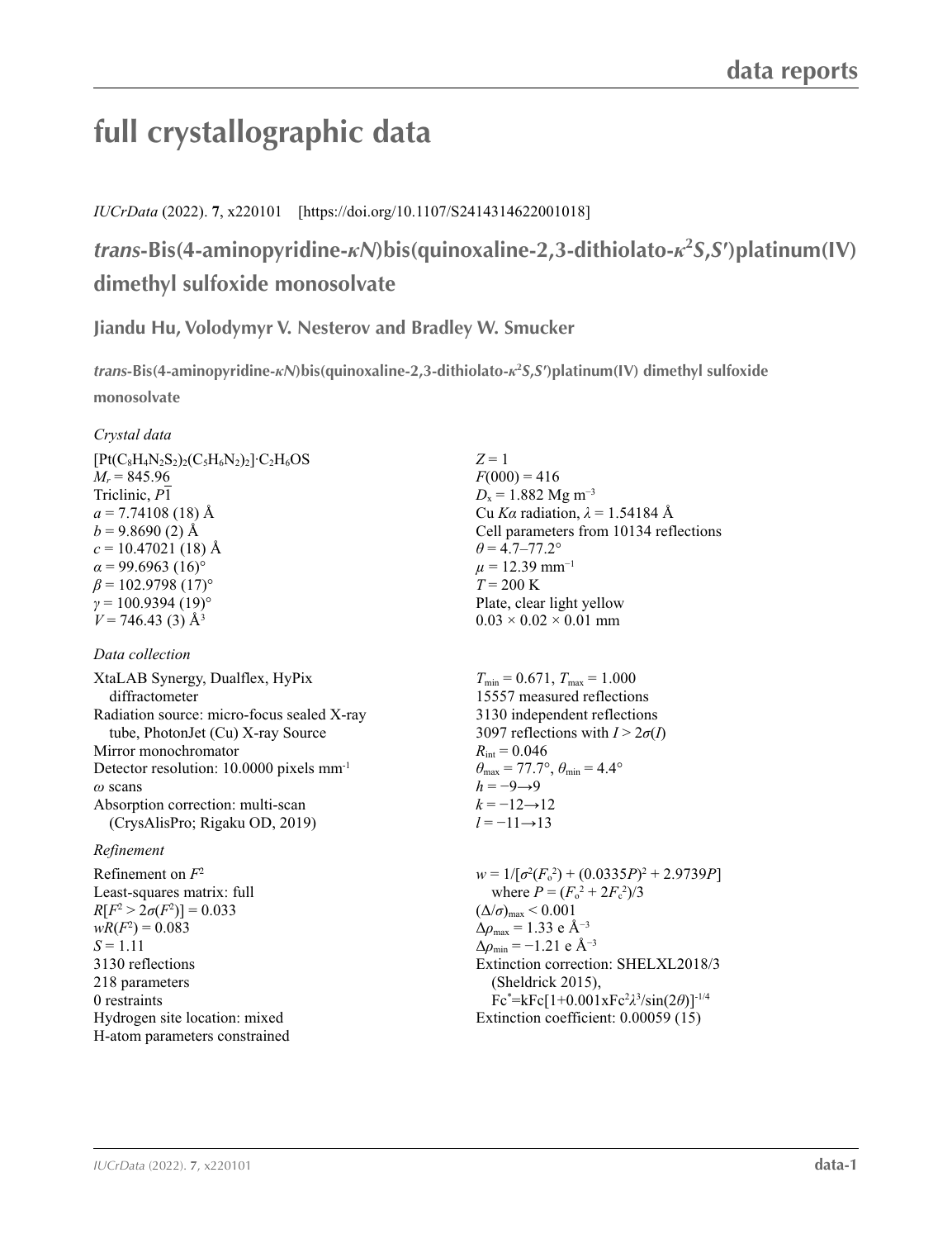### *Special details*

**Geometry**. All esds (except the esd in the dihedral angle between two l.s. planes) are estimated using the full covariance matrix. The cell esds are taken into account individually in the estimation of esds in distances, angles and torsion angles; correlations between esds in cell parameters are only used when they are defined by crystal symmetry. An approximate (isotropic) treatment of cell esds is used for estimating esds involving l.s. planes.

|                   | $\boldsymbol{x}$ | $\mathcal{V}$ | $\boldsymbol{Z}$ | $U_{\rm iso}*/U_{\rm eq}$ | $Occ. ( \le 1)$ |
|-------------------|------------------|---------------|------------------|---------------------------|-----------------|
| Pt1               | 0.500000         | 0.500000      | 0.000000         | 0.02644(11)               |                 |
| S1                | 0.81596(15)      | 0.56972(12)   | 0.10110(12)      | 0.0312(2)                 |                 |
| $\mathbf{S2}$     | 0.46861(16)      | 0.38023(12)   | 0.17238(12)      | 0.0317(2)                 |                 |
| N1                | 0.4661(5)        | 0.6809(4)     | 0.1128(4)        | 0.0302(8)                 |                 |
| N2                | 1.0148(6)        | 0.4701(4)     | 0.2823(4)        | 0.0340(9)                 |                 |
| N <sub>3</sub>    | 0.7159(6)        | 0.2878(4)     | 0.3258(4)        | 0.0326(9)                 |                 |
| N <sub>4</sub>    | 0.4058(8)        | 1.0482(5)     | 0.3409(5)        | 0.0487(12)                |                 |
| H <sub>4</sub> A  | 0.459240         | 1.121162      | 0.316472         | $0.058*$                  |                 |
| H4B               | 0.291608         | 1.048543      | 0.329940         | $0.058*$                  |                 |
| C1                | 0.8464(6)        | 0.4641(5)     | 0.2183(5)        | 0.0286(9)                 |                 |
| C2                | 1.0401(7)        | 0.3838(5)     | 0.3712(5)        | 0.0344(10)                |                 |
| C <sub>3</sub>    | 1.2200(8)        | 0.3870(6)     | 0.4442(6)        | 0.0429(12)                |                 |
| H <sub>3</sub>    | 1.319219         | 0.449873      | 0.434033         | $0.051*$                  |                 |
| C4                | 1.2469(9)        | 0.2974(7)     | 0.5296(6)        | 0.0485(14)                |                 |
| H <sub>4</sub>    | 1.364634         | 0.300343      | 0.577882         | $0.058*$                  |                 |
| C <sub>5</sub>    | 1.0979(9)        | 0.2013(6)     | 0.5445(6)        | 0.0475(14)                |                 |
| H <sub>5</sub>    | 1.117997         | 0.140023      | 0.601820         | $0.057*$                  |                 |
| C6                | 0.9238(9)        | 0.1967(6)     | 0.4759(5)        | 0.0441(13)                |                 |
| H6                | 0.826180         | 0.132057      | 0.486098         | $0.053*$                  |                 |
| C7                | 0.8918(7)        | 0.2901(5)     | 0.3894(5)        | 0.0344(10)                |                 |
| $\rm C8$          | 0.6925(7)        | 0.3742(5)     | 0.2431(5)        | 0.0297(9)                 |                 |
| C9                | 0.5791(8)        | 0.8073(5)     | 0.1265(6)        | 0.0392(12)                |                 |
| H9                | 0.672540         | 0.811304      | 0.083782         | $0.047*$                  |                 |
| C10               | 0.5625(8)        | 0.9305(6)     | 0.2007(6)        | 0.0419(12)                |                 |
| H10               | 0.643536         | 1.015621      | 0.207214         | $0.050*$                  |                 |
| C11               | 0.4242(8)        | 0.9282(5)     | 0.2661(5)        | 0.0377(11)                |                 |
| C12               | 0.3087(8)        | 0.7949(6)     | 0.2519(6)        | 0.0408(12)                |                 |
| H12               | 0.214927         | 0.787183      | 0.294259         | $0.049*$                  |                 |
| C13               | 0.3334(7)        | 0.6769(5)     | 0.1764(5)        | 0.0344(10)                |                 |
| H13               | 0.255025         | 0.590151      | 0.168660         | $0.041*$                  |                 |
| $\mathbf{S3}$     | 1.0758(5)        | 1.0293(4)     | 0.0794(4)        | 0.0557(8)                 | 0.5             |
| O <sub>1</sub>    | 1.0037(13)       | 0.9818(10)    | 0.1907(10)       | 0.058(2)                  | 0.5             |
| C1A               | 1.000(3)         | 0.8879(17)    | $-0.058(2)$      | 0.072(5)                  | 0.5             |
| H <sub>1</sub> AA | 1.061993         | 0.814997      | $-0.040118$      | $0.108*$                  | 0.5             |
| H1AB              | 1.023516         | 0.918671      | $-0.135433$      | $0.108*$                  | 0.5             |
| H1AC              | 0.870658         | 0.851496      | $-0.073236$      | $0.108*$                  | 0.5             |
| C1B               | 0.950(3)         | 1.150(2)      | 0.030(2)         | 0.072(5)                  | 0.5             |
| H1BA              | 0.821992         | 1.107133      | 0.008588         | $0.108*$                  | 0.5             |
| H1BB              | 0.979222         | 1.177789      | $-0.047899$      | $0.108*$                  | 0.5             |

*Fractional atomic coordinates and isotropic or equivalent isotropic displacement parameters (Å<sup>2</sup>)*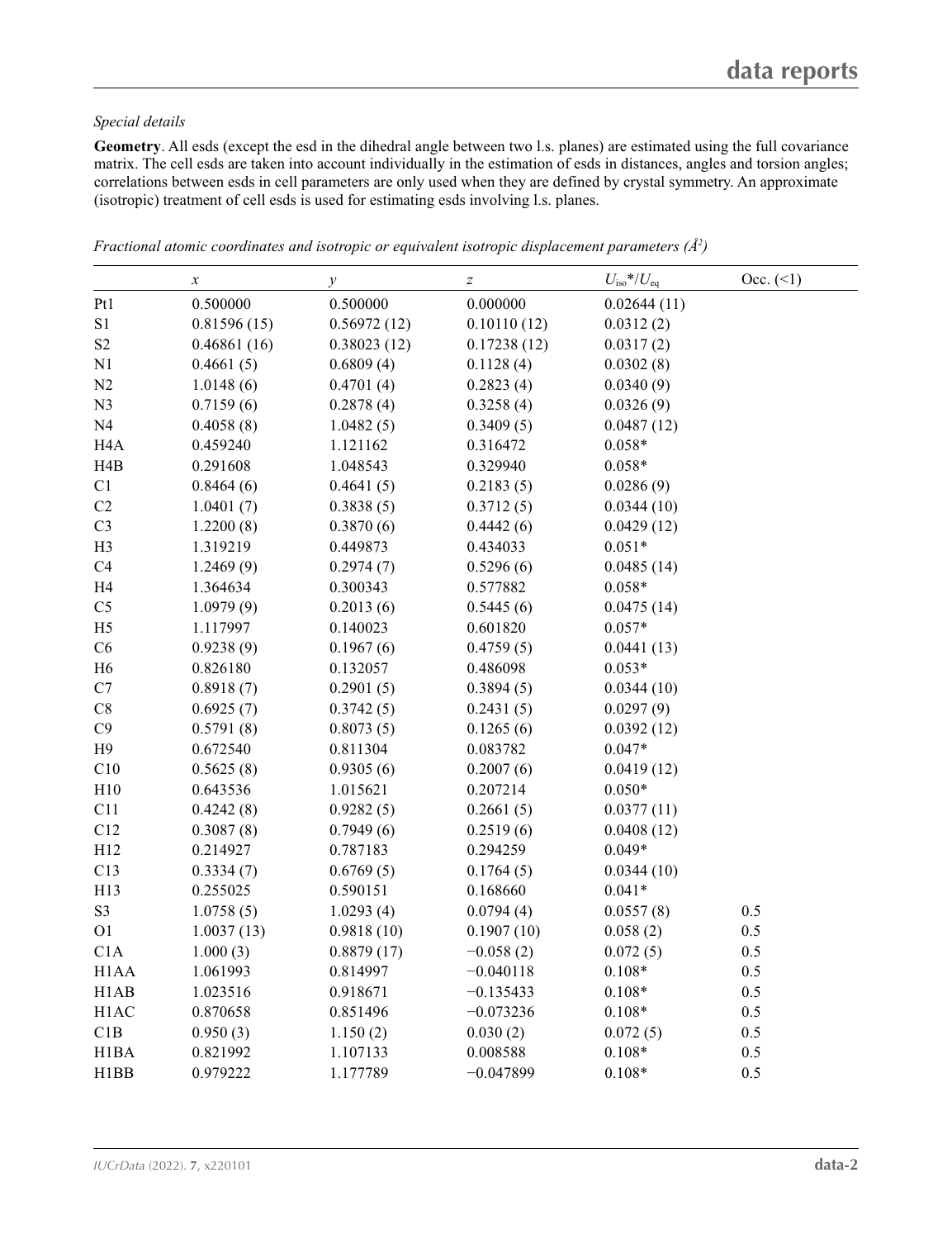|                |                                          |             |             |               |             | data reports |
|----------------|------------------------------------------|-------------|-------------|---------------|-------------|--------------|
| H1BC           | 0.979797                                 | 1.232401    |             | 0.101768      | $0.108*$    | 0.5          |
|                | Atomic displacement parameters $(\AA^2)$ |             |             |               |             |              |
|                | $U^{11}$                                 | I/22        | $I^{\beta}$ | $U^{12}$      | $I/I^3$     | $U^{23}$     |
| Pt1            | 0.02549(16)                              | 0.02164(15) | 0.02864(16) | 0.00156(10)   | 0.00498(10) | 0.00351(10)  |
| S1             | 0.0253(5)                                | 0.0292(5)   | 0.0350(6)   | $-0.0001(4)$  | 0.0036(4)   | 0.0095(4)    |
| S <sub>2</sub> | 0.0294(6)                                | 0.0311(6)   | 0.0341(6)   | 0.0030(4)     | 0.0081(5)   | 0.0111(5)    |
| N1             | 0.032(2)                                 | 0.0230(18)  | 0.035(2)    | 0.0056(15)    | 0.0114(17)  | 0.0015(15)   |
| N <sub>2</sub> | 0.033(2)                                 | 0.033(2)    | 0.033(2)    | 0.0061(17)    | 0.0046(17)  | 0.0048(17)   |
| N <sub>3</sub> | 0.040(2)                                 | 0.0248(19)  | 0.030(2)    | 0.0051(16)    | 0.0079(17)  | 0.0045(16)   |
| N4             | 0.055(3)                                 | 0.031(2)    | 0.060(3)    | 0.008(2)      | 0.025(3)    | 0.000(2)     |
| C1             | 0.029(2)                                 | 0.025(2)    | 0.029(2)    | 0.0064(17)    | 0.0039(18)  | 0.0018(17)   |
| C <sub>2</sub> | 0.041(3)                                 | 0.033(2)    | 0.029(2)    | 0.012(2)      | 0.006(2)    | 0.0035(19)   |
| C <sub>3</sub> | 0.040(3)                                 | 0.047(3)    | 0.036(3)    | 0.014(2)      | 0.003(2)    | 0.002(2)     |
| C <sub>4</sub> | 0.055(4)                                 | 0.054(3)    | 0.030(3)    | 0.025(3)      | $-0.004(2)$ | 0.001(2)     |
| C <sub>5</sub> | 0.066(4)                                 | 0.041(3)    | 0.033(3)    | 0.022(3)      | $-0.001(3)$ | 0.009(2)     |
| C <sub>6</sub> | 0.062(4)                                 | 0.033(3)    | 0.034(3)    | 0.012(2)      | 0.007(3)    | 0.006(2)     |
| C7             | 0.044(3)                                 | 0.029(2)    | 0.026(2)    | 0.010(2)      | 0.003(2)    | 0.0031(18)   |
| C8             | 0.034(2)                                 | 0.025(2)    | 0.028(2)    | 0.0053(18)    | 0.0069(19)  | 0.0029(18)   |
| C9             | 0.040(3)                                 | 0.025(2)    | 0.052(3)    | 0.001(2)      | 0.022(2)    | 0.003(2)     |
| C10            | 0.045(3)                                 | 0.028(2)    | 0.051(3)    | 0.001(2)      | 0.020(3)    | 0.001(2)     |
| C11            | 0.040(3)                                 | 0.031(2)    | 0.040(3)    | 0.008(2)      | 0.010(2)    | 0.004(2)     |
| C12            | 0.038(3)                                 | 0.035(3)    | 0.049(3)    | 0.003(2)      | 0.018(2)    | 0.005(2)     |
| C13            | 0.032(2)                                 | 0.028(2)    | 0.041(3)    | 0.0019(19)    | 0.011(2)    | 0.004(2)     |
| S3             | 0.0454(16)                               | 0.0553(18)  | 0.0601(19)  | $-0.0016(14)$ | 0.0131(14)  | 0.0125(15)   |
| O <sub>1</sub> | 0.053(5)                                 | 0.062(6)    | 0.065(6)    | 0.013(4)      | 0.023(4)    | 0.020(5)     |
| C1A            | 0.078(13)                                | 0.045(9)    | 0.108(16)   | 0.036(8)      | 0.035(11)   | 0.020(9)     |
| C1B            | 0.087(13)                                | 0.063(11)   | 0.087(12)   | 0.055(10)     | 0.026(10)   | 0.026(9)     |

*Geometric parameters (Å, º)*

| $Pt1 - S1$              | 2.3514(11) | $C4 - C5$   | 1.404(10) |
|-------------------------|------------|-------------|-----------|
| $Pt1-S1$ <sup>i</sup>   | 2.3514(11) | $C5 - H5$   | 0.9300    |
| $Pt1 - S2$              | 2.3495(11) | $C5-C6$     | 1.366(9)  |
| $Pt1 - S2$ <sup>i</sup> | 2.3495(11) | $C6 - H6$   | 0.9300    |
| $Pt1 - N1$              | 2.063(4)   | $C6-C7$     | 1.413(7)  |
| $Pt1 - N1$ <sup>i</sup> | 2.063(4)   | $C9 - H9$   | 0.9300    |
| $S1 - C1$               | 1.743(5)   | $C9 - C10$  | 1.373(7)  |
| $S2-C8$                 | 1.741(5)   | $C10 - H10$ | 0.9300    |
| $N1 - C9$               | 1.346(6)   | $C10 - C11$ | 1.393(8)  |
| $N1 - C13$              | 1.342(6)   | $C11 - C12$ | 1.407(7)  |
| $N2-C1$                 | 1.310(6)   | $Cl2-H12$   | 0.9300    |
| $N2-C2$                 | 1.371(7)   | $C12 - C13$ | 1.363(7)  |
| $N3-C7$                 | 1.369(7)   | $C13 - H13$ | 0.9300    |
| $N3-C8$                 | 1.323(6)   | $S3 - 01$   | 1.505(10) |
| $N4 - H4A$              | 0.8662     | $S3 - C1A$  | 1.728(19) |
| $N4 - H4B$              | 0.8665     | $S3 - C1B$  | 1.752(16) |
|                         |            |             |           |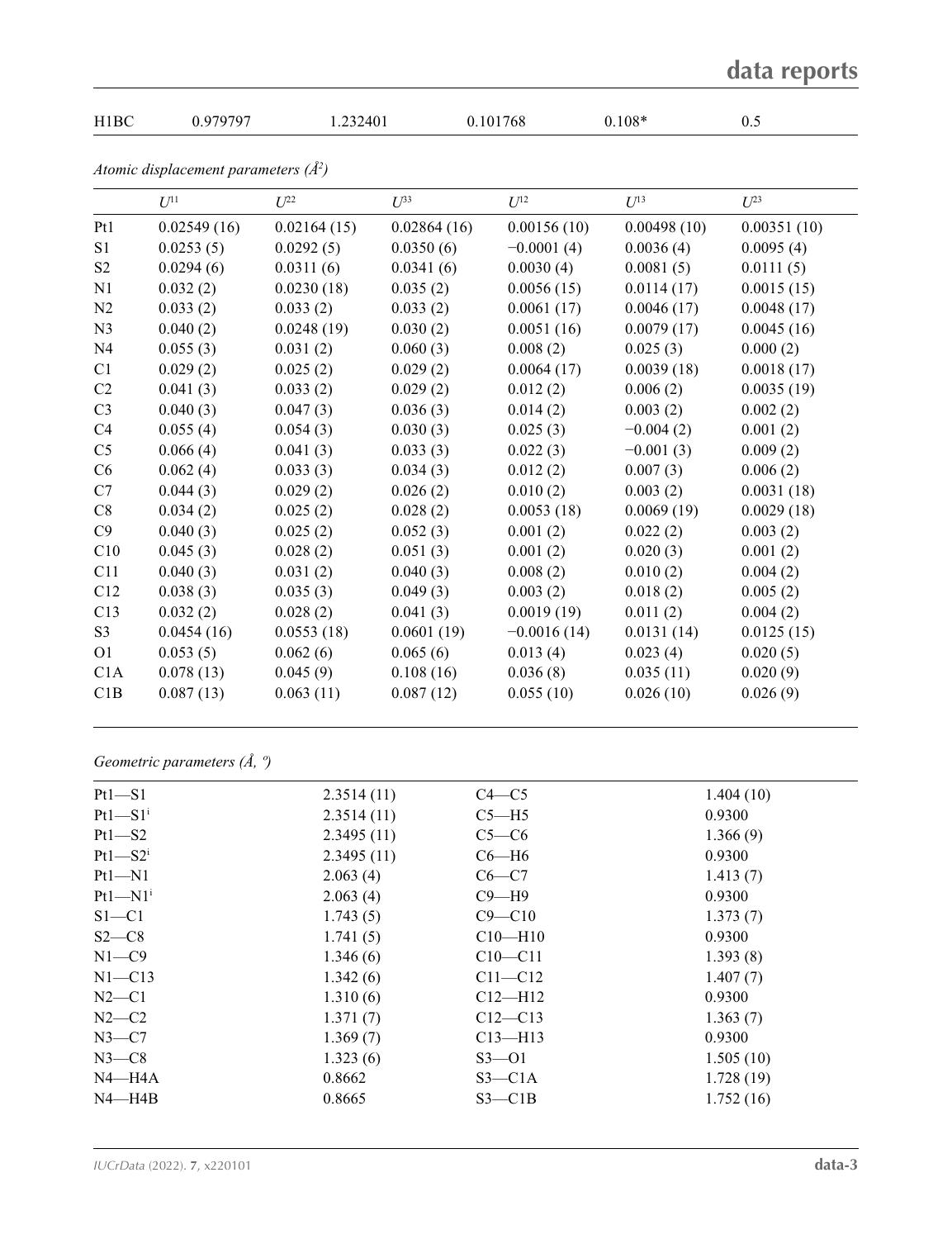| $N4 - C11$                   | 1.355(7)   | $C1A - H1AA$        | 0.9600    |
|------------------------------|------------|---------------------|-----------|
| $C1-C8$                      | 1.446(7)   | $C1A - H1AB$        | 0.9600    |
| $C2-C3$                      | 1.421(8)   | $C1A - H1AC$        | 0.9600    |
| $C2-C7$                      | 1.402(8)   | $C1B - H1BA$        | 0.9600    |
| $C3-H3$                      | 0.9300     | $C1B - H1BB$        | 0.9600    |
| $C3-C4$                      | 1.370(8)   | $C1B - H1BC$        | 0.9600    |
| $C4 - H4$                    | 0.9300     |                     |           |
|                              |            |                     |           |
| $S1-Pt1-S1$ <sup>i</sup>     | 180.0      | $C5-C6-H6$          | 120.0     |
| $S2 - Pt1 - S1$              | 88.43 (4)  | $C5-C6-C7$          | 120.0(6)  |
| $S2^i$ -Pt1- $S1^i$          | 88.43 (4)  | $C7-C6-H6$          | 120.0     |
| $S2-Pt1-S1$ <sup>i</sup>     | 91.57(4)   | $N3-C7-C2$          | 121.3(4)  |
| $S2^i$ -Pt1-S1               | 91.57(4)   | $N3 - C7 - C6$      | 119.1(5)  |
| $S2^i$ -Pt1-S2               | 180.0      | $C2-C7-C6$          | 119.6(5)  |
| $N1^i$ -Pt1-S1 <sup>i</sup>  | 89.99 (12) | $N3 - C8 - S2$      | 116.7(4)  |
| $N1^i$ -Pt1-S1               | 90.01(12)  | $N3 - C8 - C1$      | 121.3(4)  |
| $N1 - Pt1 - SI$              | 89.99 (12) | $C1 - C8 - S2$      | 121.9(4)  |
| $N1 - Pt1 - S1$ <sup>i</sup> | 90.01(12)  | $N1-C9-H9$          | 118.6     |
| $N1 - Pt1 - S2$              | 90.33(12)  | $N1 - C9 - C10$     | 122.9(5)  |
| $N1^i$ -Pt1-S2 <sup>i</sup>  | 90.33(12)  | $C10-C9-H9$         | 118.6     |
| $N1 - Pt1 - S2$ <sup>i</sup> | 89.67 (12) | $C9 - C10 - H10$    | 120.0     |
| $N1^i$ -Pt1-S2               | 89.67 (12) | $C9 - C10 - C11$    | 120.0(5)  |
| $N1$ <sup>i</sup> -Pt1-N1    | 180.0      | $C11 - C10 - H10$   | 120.0     |
| $C1 - S1 - Pt1$              | 103.03(16) | $N4 - C11 - C10$    | 121.2(5)  |
| $C8 - S2 - Pt1$              | 102.34(17) | $N4 - C11 - C12$    | 122.6(5)  |
| $C9 - N1 - Pt1$              | 120.7(3)   | $C10-C11-C12$       | 116.2(5)  |
| $C13 - N1 - Pt1$             | 121.6(3)   | $C11 - C12 - H12$   | 119.8     |
| $C13 - N1 - C9$              | 117.7(4)   | $C13 - C12 - C11$   | 120.5(5)  |
| $C1 - N2 - C2$               | 117.3(4)   | $C13 - C12 - H12$   | 119.8     |
| $C8 - N3 - C7$               | 117.1(4)   | $N1 - C13 - C12$    | 122.7(5)  |
| H4A-N4-H4B                   | 108.6      | $N1 - C13 - H13$    | 118.7     |
| $C11 - N4 - H4A$             | 109.7      | $C12-C13-H13$       | 118.7     |
| $C11 - N4 - H4B$             | 110.6      | $O1 - S3 - C1A$     | 106.8(8)  |
| $N2 - C1 - S1$               | 116.9(4)   | $O1 - S3 - C1B$     | 104.6(9)  |
| $N2-C1-C8$                   | 121.8(4)   | $C1A - S3 - C1B$    | 103.1(11) |
| $C8-C1-S1$                   | 121.3(4)   | $S3-C1A-H1AA$       | 109.5     |
| $N2 - C2 - C3$               | 119.6(5)   | $S3 - C1A - H1AB$   | 109.5     |
| $N2 - C2 - C7$               | 121.1(5)   | $S3 - C1A - H1AC$   | 109.5     |
| $C7-C2-C3$                   | 119.3(5)   | $H1AA - C1A - H1AB$ | 109.5     |
| $C2-C3-H3$                   | 120.0      | H1AA-C1A-H1AC       | 109.5     |
| $C4-C3-C2$                   | 120.0(6)   | H1AB-C1A-H1AC       | 109.5     |
| $C4-C3-H3$                   | 120.0      | $S3 - C1B - H1BA$   | 109.5     |
| $C3-C4-H4$                   | 119.8      | $S3 - C1B - H1BB$   | 109.5     |
| $C3-C4-C5$                   | 120.4(6)   | $S3 - C1B - H1BC$   | 109.5     |
| $C5-C4-H4$                   | 119.8      | $H1BA-C1B-H1BB$     | 109.5     |
| $C4-C5-H5$                   | 119.6      | H1BA-C1B-H1BC       | 109.5     |
| $C6-C5-C4$                   | 120.7(5)   | H1BB-C1B-H1BC       | 109.5     |
| $C6-C5-H5$                   | 119.6      |                     |           |